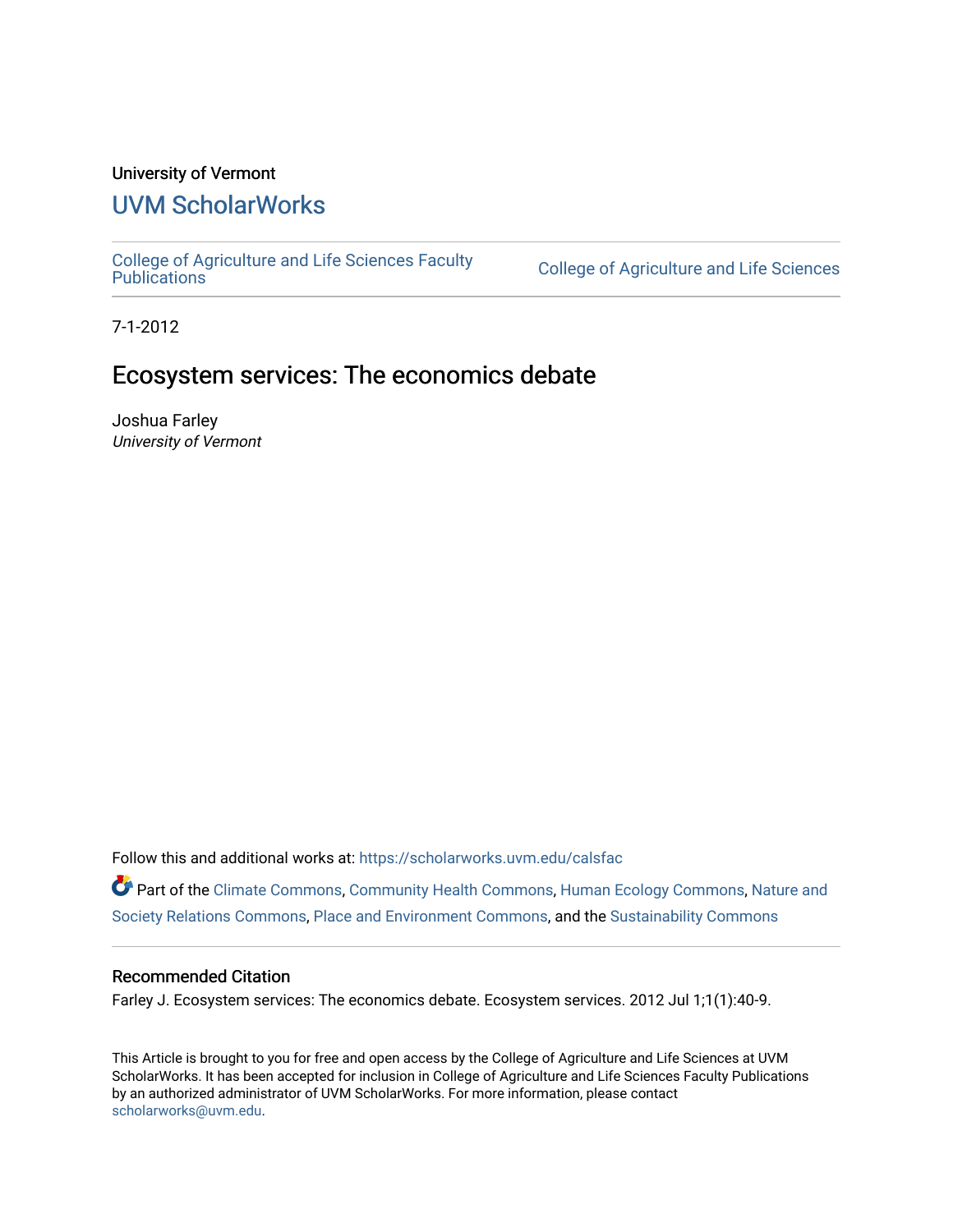Contents lists available at [SciVerse ScienceDirect](www.elsevier.com/locate/ecoser)





Ecosystem Services

#### journal homepage: <www.elsevier.com/locate/ecoser>

# Ecosystem services: The economics debate

# Joshua Farley\*

Community Development and Applied Economics, Fellow, Gund Institute for Ecological Economics, 205B Morrill Hall, University of Vermont, Burlington, VT 05405, USA

#### article info

Article history: Received 27 April 2012 Received in revised form 3 July 2012 Accepted 5 July 2012 Available online 25 July 2012

Keywords: Sustainability Justice Monetary valuation Thresholds Pareto efficiency Ecological-economic efficiency

### **ABSTRACT**

The goal of this paper is to illuminate the debate concerning the economics of ecosystem services. The sustainability debate focuses on whether or not ecosystem services are essential for human welfare and the existence of ecological thresholds. If ecosystem services are essential, then marginal analysis and monetary valuation are inappropriate tools in the vicinity of thresholds. The justice debate focuses on who is entitled to ecosystem services and the ecosystem structure that generates them. Answers to these questions have profound implications for the choice of suitable economic institutions. The efficiency debate concerns both the goals of economic activity and the mechanisms best suited to achieve those goals. Conventional economists pursue Pareto efficiency and the maximization of monetary value, achieved by integrating ecosystem services into the market framework. Ecological economists and many others pursue the less rigorously defined goal of achieving the highest possible quality of life compatible with the conservation of resilient, healthy ecosystems, achieved by adapting economic institutions to the physical characteristics of ecosystem services. The concept of ecosystem services is a valuable tool for economic analysis, and should not be discarded because of disagreements with particular economists' assumptions regarding sustainability, justice and efficiency.

 $\odot$  2012 Elsevier B.V. Open access under [CC BY-NC-ND license.](http://creativecommons.org/licenses/by-nc-nd/3.0/)

## 1. Introduction

One of the most basic laws of physics is that it is impossible to create something from nothing. All economic products result from the transformation of raw materials provided by nature. Furthermore, it is impossible to create nothing from something. All human-made products eventually break down, wear out and fall apart, returning to the ecosystem as waste ([Georgescu-](#page-9-0)[Roegen, 1971\)](#page-9-0). The extraction of raw materials from nature and the return of disordered waste are known as throughput ([Daly,](#page-9-0) [1977](#page-9-0)). We also know from physics that the transformation of raw material inputs into economic products and waste requires low entropy energy, irreversibly converted through use into high entropy waste. Finite stocks of fossil fuels account for nearly 90% of all energy used for economic production [\(International](#page-9-0) [Energy Agency, 2011](#page-9-0)), creating steady flows of carbon dioxide and other pollutants into the atmosphere. Society controls the rate at which fossil fuels are extracted, and hence the flow of waste into the ecosystem from their combustion.

Many of the raw materials physically transformed into economic products (e.g. plants, animals, water, minerals and so on) alternatively serve as the structural building blocks of ecosystems. Like fossil fuels, society can largely determine how fast to

deplete available stocks. For example, we can clear cut a milliontree forest in one year, or harvest 100,000 trees a year for 10 years. This means that we can stockpile ecosystem structure. If we refrain from cutting down trees for a decade, we have more trees available at the end of the decade.

A healthy ecosystem emerges from a particular configuration of ecosystem structure. Ecosystems function as a fund capable of generating a flux of ecosystem services over time. Ecosystems are not physically transformed into the services they generate, society has little control over the rate at which a fund generates services, and services cannot be stockpiled. For example, a forest is not physically transformed when it purifies water and regulates flooding. A given forest can purify or regulate only a limited amount of water per period of time. If there is no rainfall for a month or if humans refrain from using water purification and flood regulation for a month, more services are not available at the end of the month [\(Malghan, 2011\)](#page-10-0). Note that much of the literature treats many provisioning services as a stock of raw materials [\(Fisher et al. 2008;](#page-9-0) [Millennium Ecosystem Assessment,](#page-10-0) [2005\)](#page-10-0). By the definition proposed here, however, provisioning services are the reproductive capacity of ecosystems. Plants and animals are only capable of reproducing at a given rate over time, are not physically transformed into their offspring (except for the material in the seed, egg, or newborn), and reproductive capacity cannot be stockpiled [\(Farley and Costanza, 2010\)](#page-9-0).

When ecosystem structure is converted into economic products and the resulting waste returned to the ecosystem, often in

 $*$  Tel.: +1 802 656 2989; fax: +1 802 656 1423.

E-mail addresses: [Joshua.Farley@uvm.edu,](mailto:Joshua.Farley@uvm.edu) [jfarley.uvm@gmail.com](mailto:jfarley.uvm@gmail.com)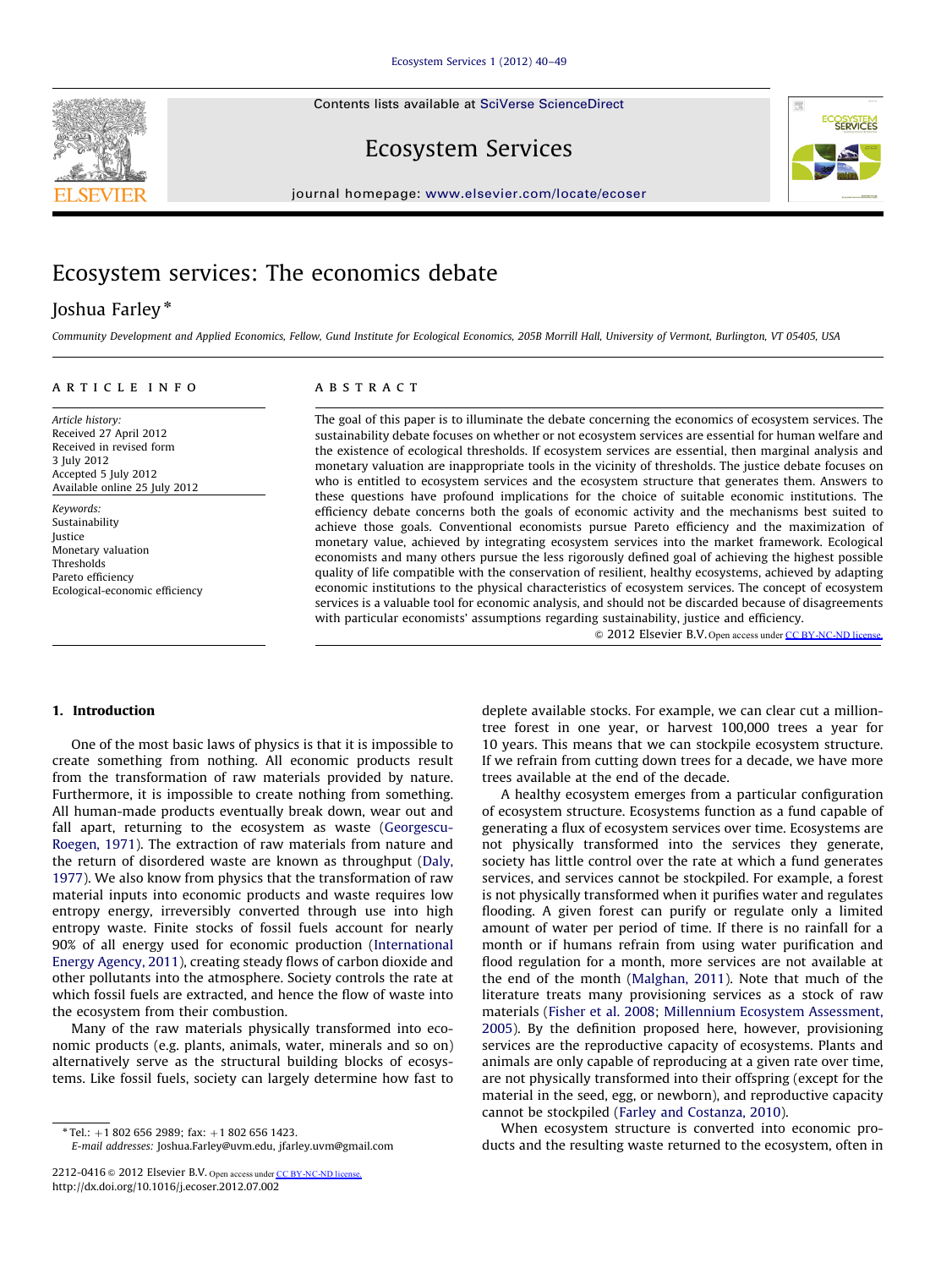<span id="page-2-0"></span>novel forms to which ecosystems have not had an opportunity to adapt, ecosystem services are affected. Economic production unavoidably affects the provision of ecosystem services.

Economics is frequently defined as ''the study of the allocation of limited, or scarce, resources among alternative, competing ends'' [\(Daly and Farley, 2010, p. 3\)](#page-9-0). This definition does not presuppose market mechanisms. One of the central challenges in economics is to determine how much ecosystem structure should be converted into economic products, and how much left intact to generate ecosystem services. Before society can decide how to answer this question, however, it must prioritize the desirable ends, and must also have a firm understanding of the nature of the scarce resources.

These three issues — the desirable ends of economic activity; the nature of ecosystem services and particular configuration of ecosystem structure that gives rise to them; and the question of how to allocate — have given rise to a number of important debates on the economics of ecosystem services. The goal of this article is to illuminate these debates. The article is organized around three desirable ends that are taken as axiomatic: sustainability, justice and efficiency.

Desirable ends are ultimately normative value judgments. Sustainability assumes that we have ethical obligations to future generations. Certainly few people would argue that we have no such obligations, or that sustainability is not a high-order desirable end. Philosopher John Rawls argued that ''Justice is the first virtue of social institutions, as truth is of systems of thought'' ([Rawls, 1999, p. 3](#page-10-0)). Increasing evidence suggests that people have an innate concern for justice and fairness, and that high levels of inequality strongly correlate with a range of health and social problems ([Wilkinson and Pickett, 2009\)](#page-10-0). Furthermore, it is difficult to defend justice towards unborn future generations (i.e. sustainability) without concern for justice towards the current generation. While there is considerable debate about what constitutes justice, few would argue that justice is not important. Finally, given finite resources and unmet needs, it is important to use resources efficiently to satisfy both needs and wants. Virtually all economists accept the importance of efficient allocation. Sections 2–4 will describe the debates surrounding these goals, followed by some brief conclusions.

#### 2. Sustainability

Sustainability has two central components. First is ecological sustainability, loosely defined here as the capacity of ecosystems to remain diverse, resilient and productive over time, and to maintain the flow of ecosystem services essential for humans and other species. We must of course recognize that ecosystems, including their human components, are inherently complex, adaptive, and continually evolving systems [\(Liu et al., 2007](#page-10-0)). It is highly unlikely that human activity could destroy planetary ecosystems in any meaningful sense, but it could lead to dramatic reconfigurations that lead them to flip into alternate states.

A related component is economic sustainability, loosely defined as the capacity of an economic system — at any scale from individual households to the global economy — to remain diverse, resilient and productive over time. Some ecosystem services are essential to human welfare, and their loss could have unacceptable economic impacts. For example, agriculture and civilization evolved during the Holocene, a geographic era characterized by an unusually stable climate. We have now entered the Anthropocene, an era in which the impacts of human activities on ecosystems are on the scale of geological forces ([Crutzen, 2002\)](#page-9-0). Anthropogenic climate change is a threat to both ecological and economic sustainability [\(Battisti and Naylor, 2009;](#page-9-0) [IPCC, 2007a](#page-9-0)), but the loss of other ecosystem services may pose dire threats to the economy without threatening a dramatic reconfiguration of global ecosystems. For example, drugs used on sick cattle that are lethal to the vultures threaten India and Europe's vultures with extinction [\(Lemus and Blanco, 2009;](#page-10-0) [Proffitt and Bagla, 2004\)](#page-10-0). Vultures' consumption of carrion is an important disease regulation service ([Markandya et al., 2008](#page-10-0)), and their elimination could hypothetically result in a catastrophic global pandemic that fundamentally disrupts human civilization with otherwise relatively minor impacts on global ecosystems. Alternatively, individual households or small communities may depend on local ecosystem services such as water purification, disturbance regulation, or pollination. Ecosystems may be disrupted in such a way that the generation of these specific services is disrupted for long enough to destroy the economies that depend on them, even if the ecosystem itself remains resilient and eventually recovers.

There are at least three closely related central debates concerning the relationship between economics, ecosystem services and sustainability. The first is whether or not some ecosystem services are essential to human welfare and have no substitutes on the scale required to sustain civilization in their absence. This is known as the strong vs. weak sustainability debate ([Ekins et al.,](#page-9-0) [2003b](#page-9-0); [Neumayer, 2003\)](#page-10-0). The second is over the existence of ecological thresholds, beyond which positive feedback loops will lead ecosystems to flip into alternative states potentially far less conduce to human welfare, and how close we might be to such thresholds [\(Meadows, 2008;](#page-10-0) [Muradian, 2001](#page-10-0)). These thresholds present limits to marginal analysis, the dominant tool of conventional economics ([Farley, 2008b](#page-9-0)). The third debate is whether or not ecosystem services impose limitations on endless economic production, either because we must conserve enough ecosystem structure to sustain them, which reduces the amount available for conversion to economic products, or else because losing critical ecosystem services will result in an end to growth ([Daly, 2007;](#page-9-0) [Meadows et al., 2004\)](#page-10-0).

#### 2.1. Strong vs. weak sustainability

Probably the most widely cited description of sustainable development is ''development that meets the needs of the present without compromising the ability of future generations to meet their own needs'' [\(Brundtland et al., 1987](#page-9-0)). This is widely interpreted by economists as the need to leave the future no less capital (defined as a stock that provides a flow of benefits over time) per person than the current generation enjoys.

Proponents of weak sustainability believe that natural capital (the goods and services provided by nature) and human made capital (including built, human and social capital) are substitutes. The current generation can leave the future any combination of different capitals as long as the total value of the capital passed on is non-declining ([Pearce and Turner, 1990](#page-10-0)). As a result, many economists believe that natural resources play a negligible role in economic output ([Dasgupta, 2008\)](#page-9-0). From this perspective, all resources have substitutes. Schelling, the winner of the Nobel Memorial Prize in economics, argues that ''agriculture and forestry are less than 3% of the total output, and little else is much affected [by climate change]. Even if agricultural productivity declined by a third over the next half century, the per capita GNP we might have achieved by 2050 we would still achieve in 2051'' ([Schelling, 2007](#page-10-0)). Even food is substitutable.

Proponents of strong sustainability in contrast believe that natural capital and human made capital are rarely substitutes and often complements. Ecosystem services are essential to the survival of humans and all other species. No amount of human made capital can fully replace them ([Costanza et al., 1991;](#page-9-0)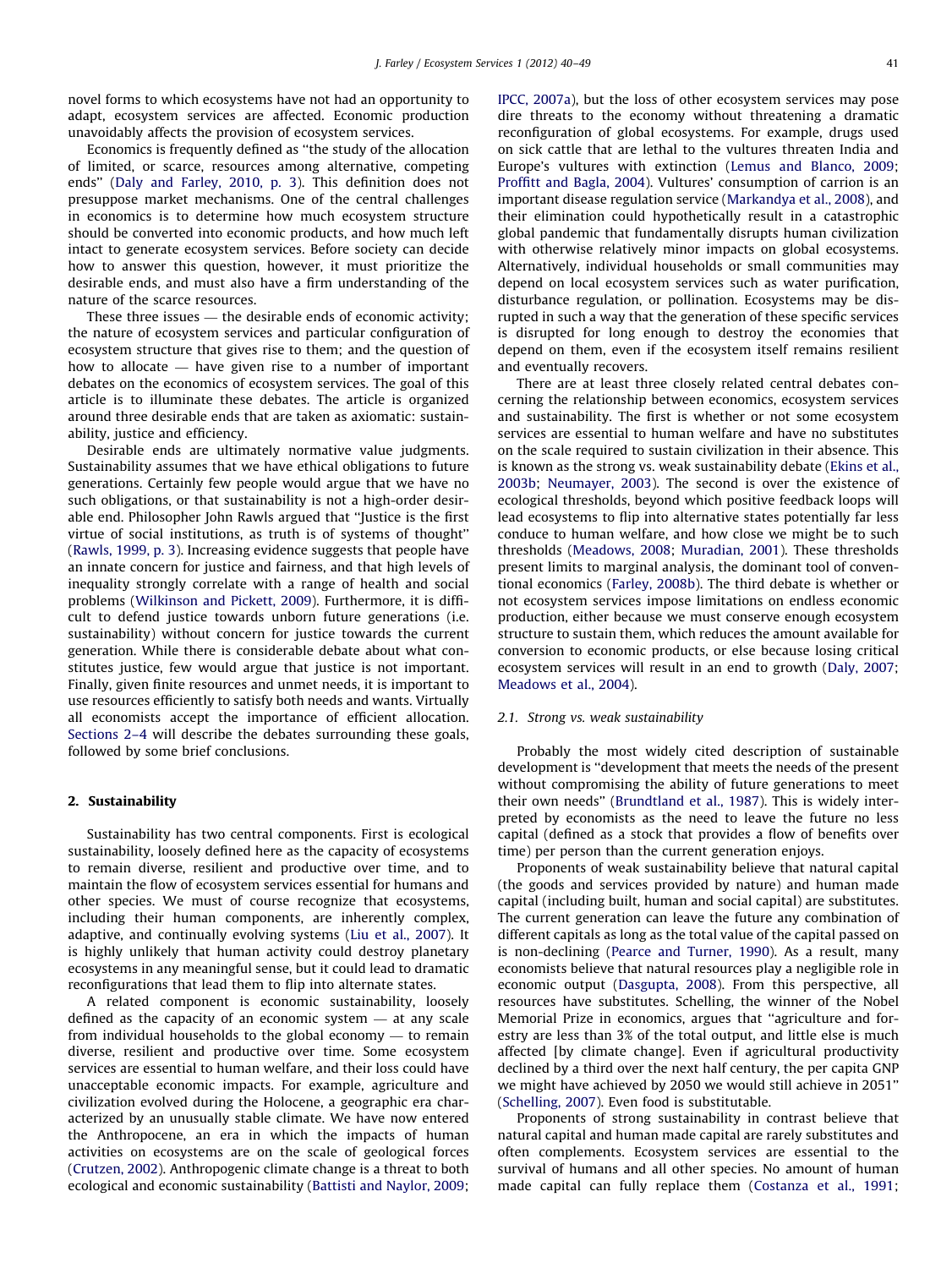<span id="page-3-0"></span>[Costanza et al., 1997b](#page-9-0); [Daly and Farley, 2010](#page-9-0)). Natural capital stocks that generate essential ecosystem services are known as critical natural capital (CNC) [\(Ekins et al., 2003a](#page-9-0)). We do not however always know what elements of natural capital are critical, and what elements can be lost without seriously reducing human welfare ([Farley, 2008b\)](#page-9-0). Aldo Leopold argued that we should in fact treat all natural capital as critical: ''If the biota, in the course of aeons, has built something we like but do not understand, then who but a fool would discard seemingly useless parts? To keep every cog and wheel is the first precaution of intelligent tinkering.'' [\(Leopold, 1993,](#page-10-0) pp. 145–146). If this is true, then the debate over whether we should adopt an anthropocentric or biocentric world view is moot: humans depend on the deeply interconnected web of biodiversity for their own survival, and we must protect other species to protect ourselves.

If strong sustainability holds, two basic rules apply. First, humans cannot degrade or deplete any element of ecosystem structure (e.g. fish, forests, or fresh water) faster than it can restore itself without eventually crossing some threshold beyond which that component of the structure is gone (e.g. a tree species goes extinct), or else the ecosystem as a whole crosses an irreversible threshold (e.g. the forest losses the capacity to regenerate). As a corollary to this rule, enough structure must be left intact to maintain the flux of ecosystem services upon which humans depend. Second, humans cannot emit waste into any finite system at rates greater than it is absorbed, or else waste stocks will accumulate, causing increasing harm to humans and the ecosystem. Unfortunately, economists' and decision-makers' failure to acknowledge the importance of natural resources has led us past these limits [\(Daly, 1990](#page-9-0)). It is now essential to reduce resource extraction below regeneration rates and waste emissions below absorption rates until stocks are restored to levels compatible with ecological and economic sustainability.

#### 2.2. Marginal analysis and thresholds

Another important debate concerns the existence of ecological and economic thresholds, and hence the limits of marginal analysis. Conventional economic analysis is based on the evaluation of very small (marginal) changes in economic costs and benefits. Complex systems, including coupled human–natural systems, are characterized by high levels of non-linearity, emergent phenomena and surprises [\(Liu et al., 2007](#page-10-0)). A threshold, or phase transition, is a sharp boundary that delimits qualitatively different configurations of a system. When a system crosses a threshold, a very small change in economic activity can have enormous impacts. Crossing such thresholds can lead to the irreversible loss of critical natural capital (CNC), with unacceptable costs to society [\(Meadows, 2008\)](#page-10-0). In the vicinity of thresholds, marginal analysis is inappropriate ([Farley, 2008b](#page-9-0)).

There is overwhelming theoretical and empirical support for the existence of ecological and biological thresholds. Phase transitions in mathematical or computer models of dynamic complex systems are very common. Such systems may fluctuate around an attractor, a set of qualitatively similar configurations. Small perturbations may lead the system away from the attractor, but when they are removed, it returns. A large enough perturbation however can lead the system away from one attractor basin and towards another that is qualitatively different ([Kauffman,](#page-10-0) [1995](#page-10-0); [Meadows, 2008](#page-10-0)).

Potentially critical global ecological thresholds include climate change, biodiversity loss, deforestation and so on. As long as green house gasses are emitted into the atmosphere faster than they can be absorbed by ecosystems, atmospheric stocks will accumulate, likely exacerbating climate change. A threshold in this case might be caused by positive feedback loops, when reduced albedo from melting ice or increased methane emissions from thawing tundra leads to additional warming that causes more ice melt and methane release. At this point, even eliminating anthropogenic emissions may fail to reverse the positive feedback loop, and the climate may move towards a different configuration that is less suitable for agriculture and hence human civilization ([IPCC,](#page-9-0) [2007b\)](#page-9-0).

Specific ecosystems may also confront thresholds. The Amazon forest currently recycles an estimated 50% of its rainfall when rain evaporates from trees or evapotranspiration transfers soil moisture into the air. When enough tree cover is removed, rain may strike bare ground and flow rapidly into the rivers, where it is flushed from the system forever. Eventually, there may be too little rainfall to sustain the forest, leading to further depletion by drought and fire, and greater drying. Brazil's Atlantic forest is 93% deforested, and it may already have passed a critical ecological threshold. Biologists and ecologists expect a significant decline in biodiversity that will work itself out over decades to centuries, with potentially profound impacts on the ability of the ecosystem to reproduce itself. The loss of forest may also lead to drying out of the climate and increasing forest fires that threaten forest remnants [\(Farley, 2008a](#page-9-0)).

Individual species confront thresholds in terms of minimum viable populations. For example, passenger pigeons, once the most abundant bird species on the planet, depended on huge colonies for successful reproduction. Once colonies fell below some critical size, their natural mortality rates might have exceeded their reproduction rates even if hunting and habitat destruction had halted, leading to their inevitable extinction ([Firth and Blockstein, no date](#page-9-0)). The loss of keystone species may lead to a cascade of extinctions ([Curtsdotter et al., 2011](#page-9-0)), and the loss of enough critical species could potentially lead to a major extinction event.

It may be impossible to know ahead of time exactly where an ecological threshold lays, what will be the implications of crossing it, and how long it will take for those implications to reveal themselves. We do not know what level of climate change will lead to runway feedback loops, what new climate equilibrium might emerge, and when it will be reached. No one predicted ahead of time that passenger pigeons would go extinct. Scientists now think that passenger pigeons may have provided important disease regulation services. The lack of competition for acorns from passenger pigeons may have led to a surge in mouse and deer populations, in the tick populations that fed on these mammals, and in the spirochete populations hosted by the ticks, resulting in an epidemic of Lyme disease 100 years after the extinction of the bird ([Blockstein, 1998](#page-9-0)). This uncertainty makes it difficult to determine when marginal analysis ceases to be appropriate.

Relevant economic thresholds can be treated as physiological thresholds, the failure to satisfy basic needs. They occur when the economic unit — from household to global economy — cannot reproduce or even maintain itself, resulting in death or collapse. Economic thresholds are affected by ecosystem services associated with food provision, water provision and purification, disease regulation and disturbance regulation, among others. The economy may cross a critical threshold, even if the ecosystem itself does not: an extensive drought could destroy a civilization without otherwise doing irreversible damage to an ecosystem. As is the case with ecosystems, humans are resilient. We can fall below the minimum number of calories to sustain life for a long time and recover when more calories become available. However, living close to thresholds can make us highly susceptible to exogenous shocks, such as disease.

In economics, supply and demand curves are based on marginal analysis. A supply curve is a graphical depiction of marginal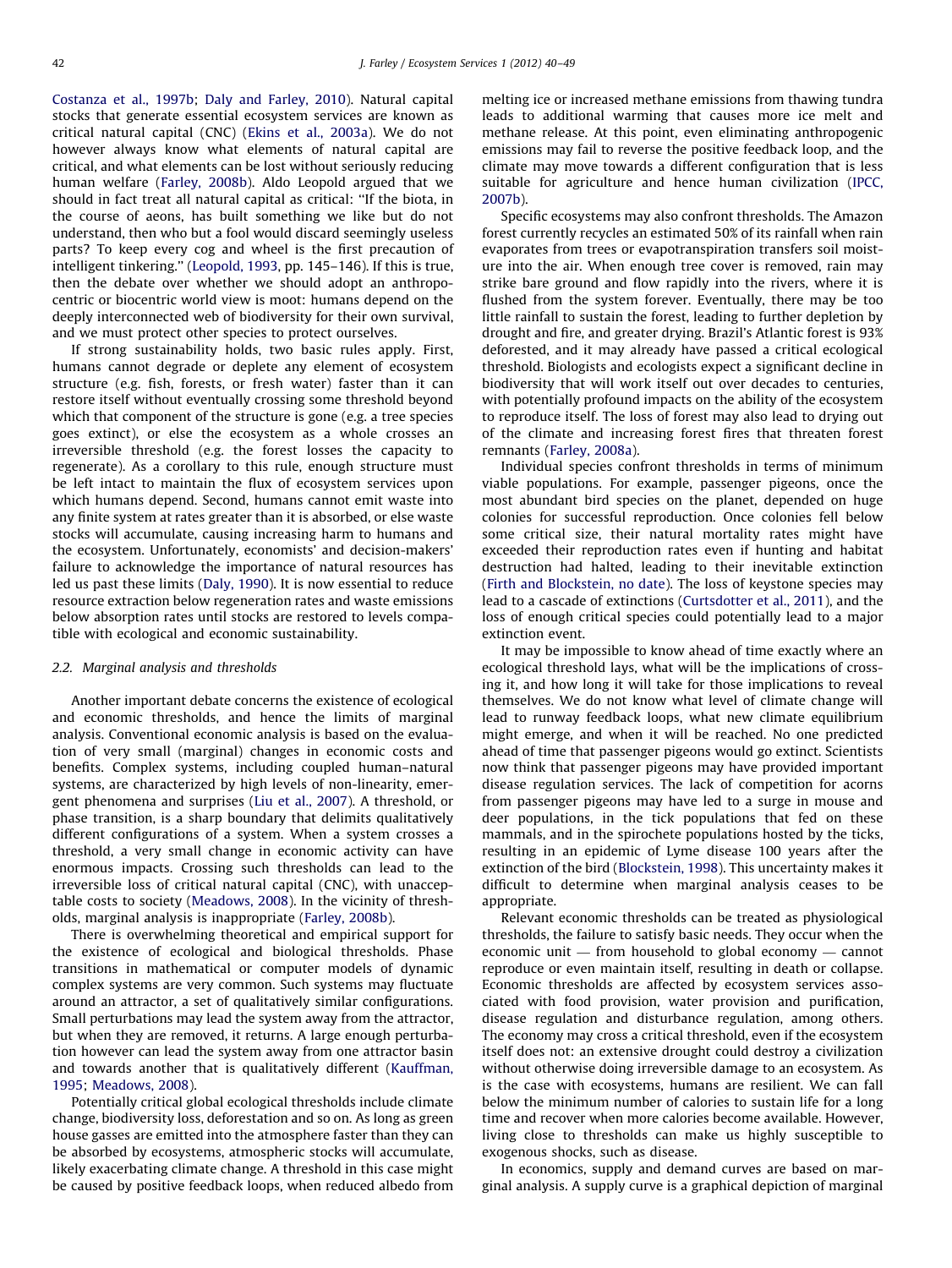<span id="page-4-0"></span>costs, while a demand curve depicts marginal benefits; benefits and costs are respectively positive and negative values. Value is typically measured in terms of opportunity costs, or trade-offs: what must be sacrificed when the quantity of CNC declines by one unit? Economists define a resource as abundant when there is enough for all desired uses, and hence no competition for use. Probably few ecosystems enjoy this status. When ecosystems are far from ecological or biological thresholds, ecosystem structure can be allocated towards relatively unimportant benefits. As the stock of CNC declines, however, we must forgo increasingly important benefits, including resilience, the ability of the system or human populations to recover from exogenous shocks (e.g. a drought that reduces food production or ecosystem regeneration). As the system nears ecological or biological thresholds, its marginal value will climb rapidly. A small percentage drop in quantity leads to a large percentage increase in marginal value. On the border of the threshold (which is unknown and potentially unknowable in advance) a marginal loss of ecosystem structure can lead to the loss of life sustaining benefits, or of the ability of the ecosystem to restore itself. We have left the domain of marginal value, and moved into the domain of total value, which is perhaps best illustrated by the diamond–water paradox. Diamonds have a high marginal value because they are scarce, but the world would suffer little if they disappeared. Total value is low. Water has a low marginal value because (in many parts of the world) it is not very scarce, but if it disappeared even for one week, we would quickly realize that its total value is infinite. Fig. 1 depicts a demand curve for CNC measured in terms of physiological or ecological values.

This analysis of course assumes the existence of CNC. Marginal values only rise precipitously for resources that are essential and non-substitutable. Demand for such resources is said to be inelastic. Demand becomes perfectly inelastic at the biological or ecological threshold, when access to an additional unit of the resource is essential for survival. If in contrast we can find a limitless substitute for any type of natural capital, known in economic jargon as a back-stop technology ([Dasgupta and Heal,](#page-9-0) [1979\)](#page-9-0), its marginal value cannot exceed the price of the substitute, and marginal analysis remains appropriate.

#### 2.3. Limits to physical growth

The third sustainability debate centers on limits to growth. If the economy is a physical system, then economic production must remove resources from nature and return waste. Continuous exponential growth of any physical sub-system of a finite system is impossible. As Kenneth Boulding reputedly stated, ''anyone



for food production, disturbance protection

Fig. 1. The ecological/physiological demand curve for critical natural capital. stop technologies.

who believes exponential growth can go on forever in a finite world is either a madman or an economist.'' The strong sustainability paradigm, the existence of ecological and biological thresholds, and our high levels of ignorance suggest that we may reach and even surpass limits without realizing it. Many scientists believe we have already crossed critical thresholds, and have a narrow window of opportunity to engage in extensive restoration before it is too late. Critics of the belief in limits to growth generally argue that Malthus has been disproven, and new technologies will overcome all resource constraints ([Diamandis and Kotler, 2012;](#page-9-0) [Simon, 1996\)](#page-10-0). Perhaps the central debate concerns the burden of proof: should we pursue growth until we have proof that it leads to ecological and economic collapse, or should we conserve nature until we have proof of technological substitutes at the necessary scale?

A limit to physical economic growth does not necessarily imply a limit to improvements in human welfare or quality of life, which is generated by the fulfillment of a variety of different human needs [\(Costanza et al., 2007\)](#page-9-0). However, a singular focus on economic growth may come at the expense of fulfilling other human needs that would make a greater contribution to quality of life.

### 3. Justice

Distributive justice — the proper allocation of resources among groups and individuals — is particularly important in economics. In the case of ecosystems services, justice concerns entitlements to both the structural building blocks of ecosystems and the services they generate. The two of course are frequently in conflict. If one individual has the right to the timber in a forest, this may conflict with the right of another individual to enjoy the water purification, flood regulation, climate regulation and other services provided by that forest. The economic debate in ecosystem services focuses largely on how to reconcile this conflict.

#### 3.1. Biological demand and utility maximization

There is a long history in economics, emerging from utilitarianism, of a consequentialist approach to justice: distributive justice is determined by whatever generates the best outcome for society ([Mill, 1871](#page-10-0)).

Measured in physiological terms as discussed in [Section 2.2,](#page-3-0) CNC is likely to be much more valuable to the poor than to the rich, especially at the local level. When a stock of CNC passes a threshold locally, substitutes from other areas may still be available. For example, if the ecosystem is no longer capable of providing food and water, or of regulating diseases, it is possible to bring in food and water from other regions (or purify water by filtration or boiling) and purchase medicines against disease. If eroded barrier islands and damaged wetlands no longer offer adequate protection against storm surges and hurricanes, it is possible to build more fortified and elevated buildings, or to flee an advancing storm and relocate to a different area. However, such substitutes require purchasing power, and are likely to be more available to the rich than the poor. They may in fact be completely inaccessible to the poor, as we saw in the case of Hurricane Katrina, when the rich fled the city while many poor (by US standards) suffered and died. [Fig. 2](#page-5-0) depicts differing biological demand curves for local CNC for the rich and the poor. Many local ecosystem services are not in fact invaluable to the rich, and hence not critical. Their maximum marginal value is limited by the existence of adequate substitutes, so called back-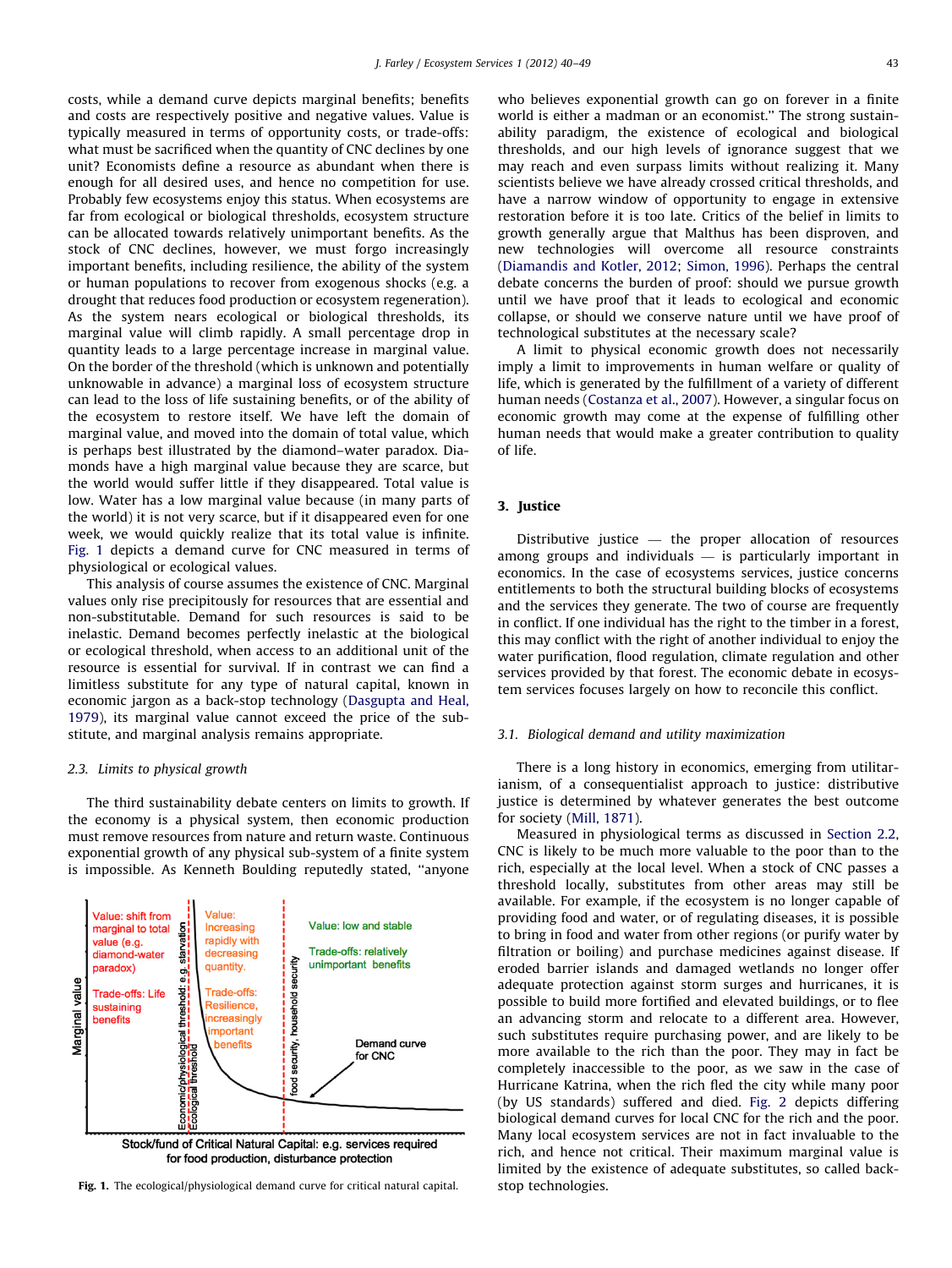<span id="page-5-0"></span>Demand curve for local CNC for rich. **Substitution (or** flight) is possible Marginal value Demand curve for local CNC for poor Stock of Critical Natural Capital: e.g. services required for food production, disturbance protection

Fig. 2. The demand for local critical natural capital for the rich and for the poor.

From the consequentialist perspective, allocation decisions relevant to ecosystem services should give greater weight to the preferences of those who depend the most upon them, which will generally be the poor, who cannot afford substitutes.

#### 3.2. Shared inheritance and equal rights for all

Economists also frequently argue for the notion of just deserts: we are entitled to what we produce with our own labor, capital, and entrepreneurial ability. However, ecosystem services and ecosystem structure were not produced by human effort, but are rather our shared inheritance from nature, to which everyone is entitled an equal share [\(Barnes, 2006](#page-9-0)). In the case of ecosystem services that cannot be privately owned, this would translate into an equal say for all in allocation decisions concerning ecosystem services. This implies a democratic decision making process.

Note that conventional economists typically treat the loss of ecosystem services as a negative externality of the use of ecosystem structure and resulting waste emissions. A negative externality occurs when an action by one party causes an unintended loss in welfare to another party, and no compensation occurs. If decisions concerning economic activities are made democratically by all those who benefit from the ecosystem services affected by the decision, by definition there can be no externalities. For example, society could cap the conversion of ecosystem structure then auction off use rights to individuals, with resulting revenue dedicated to the common good. The associated loss of ecosystem services would also affect society as a whole, which would therefore naturally strive to balance costs with benefits.

#### 3.3. Market demand and willingness to pay

Finally, economists frequently take a property rights approach to distributive justice, arguing that whatever distribution emerges from voluntary transactions (e.g. market transactions) is just. The initial distribution of wealth, power and resources prior to the voluntary market transactions is typically considered the domain of other disciplines or other social institutions (e.g. the political system) or else assumed to be just. This is perhaps the most prevalent economic perspective.

There are two ways this plays out in practice: the monetary valuation of ecosystem services based on estimates of willingness to pay (e.g. through contingent valuation, hedonic pricing, travel cost, etc.) and the use of market based instruments for allocation decisions concerning ecosystem services. Both approaches are



Fig. 3. The market demand curve for CNC in an economy characterized by an unequal distribution of purchasing power.

based on market demand curves, estimated or actual. Market demand is determined by preferences weighted by purchasing power. The preferences of the wealthy are weighted heavily, and the preferences of the destitute are virtually ignored. The willingness to pay approach is virtually the opposite of the consequentialist approach. To reconcile the two, one must assume either that it is impossible to compare utility between different individuals (discussed below), or that poor people are inconsequential.

Fig. 3 depicts a market demand curve for CNC. It looks the same as the ecological/physiological demand curve depicted in [Fig. 1,](#page-4-0) but the story behind it is somewhat different. The ecological/physiological demand curve is based on objective physiological or ecological necessities. As the supply of critical ecosystem services diminishes, people stop allocating the resources towards less important wants in order to meet critical needs, driving marginal values steeply upwards. A market demand curve in contrast is inherently subjective because it depends on purchasing power. As the quantity of CNC diminishes, physiological demand remains the same for rich and poor, but the rich outbid the poor for access to the diminished resources. When inequality is high, satisfaction of minor wants for the rich take precedence over basic necessities for the poor. In other words, market economies characterized by high levels of inequality stop allocating CNC towards the people it implicitly deems least important, the poor.

Examples of the market approach of course abound, for marketed as well as non-marketed ecosystem services. Grain prices doubled to tripled between 2006 and 2007 in response to an increase in demand for biofuels, a small decrease in supply, and speculation. Another bubble is predicted in 2013 ([Lagi et al.,](#page-10-0) [2012\)](#page-10-0). Most people in wealthy nations hardly noticed. Wholesale wheat prices account for perhaps  $$0.10$  in a  $$2.00$  loaf of bread,<sup>1</sup> and food expenditures account for less than 15% of income. When grain prices triple, food costs in a wealthy nation might increase by 10%, which is less than 2% of income. Demand is almost unaffected. For poor people in poor countries, grains account for a much higher share of domestic food purchases, and food expenditures can account for 50% of income. Tripling grain prices might double food costs. As a result, wealthy societies continue to waste large quantities of grain [\(Gustavsson et al., 2011](#page-9-0)) at the same time

 $1$  A 60 lb. bushel of wheat sold for \$7.79 in March, 2012 [\(http://www.](http://www.indexmundi.com/commodities/?commodity=wheat) [indexmundi.com/commodities/?commodity=wheat](http://www.indexmundi.com/commodities/?commodity=wheat)), or a bit over \$0.10/lb. According to the US Bureau of Labor Statistics, a 1 lb loaf of whole wheat bread averaged \$2.044 in February, 2012 ([http://www.bls.gov/ro3/apmw.htm\)](http://www.bls.gov/ro3/apmw.htm).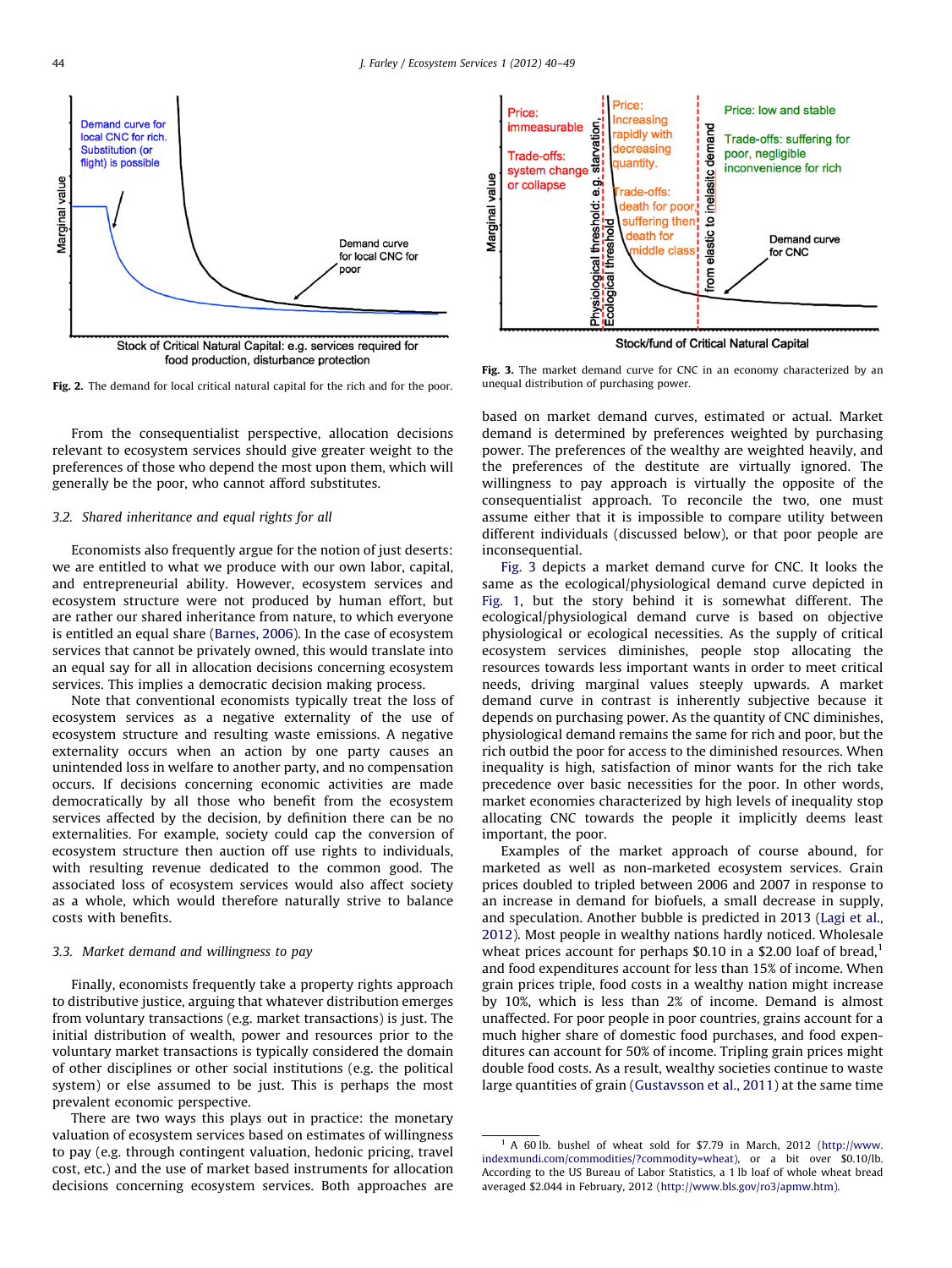that rising prices cause increasing malnutrition and worse among the poor [\(AAH, 2009](#page-9-0)).

While society largely accepts this approach to distribution for market goods and services, it does not automatically follow that we should take the same approach for the distribution of ecosystem services. The inhabitants of the best-preserved ecosystems that generate the most important services are frequently not part of the market economy, and rely on alternative economic institutions with different concepts of value. Justice also concerns the distribution of power, and we must question the right of market nations to impose their definition of value on other cultures.

A property rights approach also raises serious issues because property rights to ecosystem services rarely exist, and in many cases it would be impossible to create individual property rights, particularly for regulating services.

#### 4. Efficiency

Given finite resources and unmet needs, efficiency is a central issue in economics. In general, efficiency implies maximizing some desired output (e.g. quality of life, monetary value) obtainable from the available inputs required to produce it (e.g. natural capital, labor, energy, etc.), or minimizing the costs required to achieve a desired goal. Economic institutions can be evaluated by how efficiently they allocate resources. However, there are different types of allocation problems, and economic institutions that allocate resources efficiently (however defined) for one type of problem may be inefficient for another type of problem. Specific definitions of efficiency, often based on specific definitions of value, can therefore lead to dramatically different policy recommendations.

This article addresses two types of efficiency and two types of allocation. Pareto efficiency is defined as a situation in which no other allocation of resources could make at least one individual better off without making anyone else worse off, where 'better off' and 'worse off' are defined explicitly in terms of monetary value. The other type of efficiency is less rigorously defined, but focuses on the greatest level of quality of life that can be achieved while restoring the damaged ''cogs and wheels'' of the global ecosystem, and hence is dubbed here ecological economic efficiency (EEE). As described in the introduction, we confront a macro-level allocation problem focused on the apportionment of ecosystem structure between economic products and ecosystem services. We also face a micro-level allocation problem that concerns the apportionment of natural resources, labor and capital among different market products, and those products among different consumers.

## 4.1. Pareto efficiency, monetary value and the commodification of nature

Conventional economists focus primarily on Pareto efficiency and micro-allocation. Under a number of restrictive assumptions about human behavior, resource characteristics, and existing institutions, it can be shown mathematically that voluntary exchange in free markets is Pareto efficient. Subject to the existing distribution of purchasing power, a Pareto efficient allocation maximizes economic surplus, a monetary measure of net benefits to consumers and producers. Free markets achieve this through the price mechanism, which allocates raw materials towards those firms and industries willing to pay the most for them, maximizing monetary value on the production side; it then allocates market goods and services towards those consumers willing to pay the most, maximizing monetary value on the consumption side.

For the price mechanism to function, all factors of production and all economic products must be market commodities. However, many ecosystem services are non-excludable, which means that one person or group cannot use the resource while preventing others from doing so. Since use of a non-excludable resource cannot be made contingent upon payment, no one is likely to pay for the resource, nor factor the social costs of using the resource into their decisions. Decisions regarding non-excludable resources are external to market logic, and impacts on them are referred to as externalities. For non-excludable resources that are also rival (i.e. depleted through use) or degraded by excessive throughput, the typical result is unsustainable overuse; unjust distribution based on first come, first served; and inefficient exploitation that fails to maximize monetary value. This dynamic is in fact largely responsible for the global loss of the ecosystem structure that generates ecosystem services, and for excessive waste emissions, including greenhouse gasses ([Hardin, 1968\)](#page-9-0).

Most market economists believe that ecosystem services and the ecosystem structure that generates them should be integrated into the market system in order to achieve Pareto efficient outcomes. This requires that they be treated as market commodities, either by estimating their monetary value and including that signal in market prices or decisions, or else by making the resources excludable commodities subject to market allocation. The principles that guide micro-allocation can then be used to solve the macro-allocation problem as well.

## 4.1.1. Monetary valuation of non-excludable resources as an approach to commodification

There are numerous methods for estimating the monetary value of ecosystem services, which have been discussed so extensively in the literature that there is no need to describe here either the methods or the extensive debate over their replicability and accuracy (e.g. [Costanza et al., 1997a](#page-9-0); [Daily and](#page-9-0) [Ellison, 2002;](#page-9-0) [Michael Getzner et al., 2005](#page-9-0); [Pearce and Turner,](#page-10-0) [1990\)](#page-10-0). Most monetary valuation efforts however implicitly take sides in the sustainability and justice debates described in [Sections 2 and 3](#page-2-0). First, valuation implies either weak sustainability or a safe distance from ecological thresholds. The fact that monetary values are exchange values certainly implies some degree of substitutability or non-essentiality. If strong sustainability holds true and the ecosystem service in question is near an ecological threshold — and a growing number of studies suggest that many ecosystem services, ranging from climate regulation to fisheries production, are indeed in a critical state ([IPCC, 2007c;](#page-10-0) [Millennium Ecosystem Assessment, 2005](#page-10-0); [Rockstrom et al., 2009;](#page-10-0) [Worm et al., 2006](#page-10-0)) — then demand will be highly inelastic, and we would expect large changes in monetary value in response to small changes in quantity. Even when systems appear relatively far from threshold, the accumulative impact of thousands of isolated and decentralized marginal decisions to extract more resource or emit more waste quickly add up to non-marginal changes, and can rapidly bring a system to steeper part of the demand curve. Any claims for the efficiency of including monetary values into market decisions must account for the costs of continually re-estimating the change in value and adjusting the relevant policies. If the system has already passed an ecological threshold or is likely to do so, then the value of the ecosystem service would be immeasurably high, and could not be integrated into price signals. Second, valuation implies the property rights approach to justice, as most valuation methods are based on willingness to pay.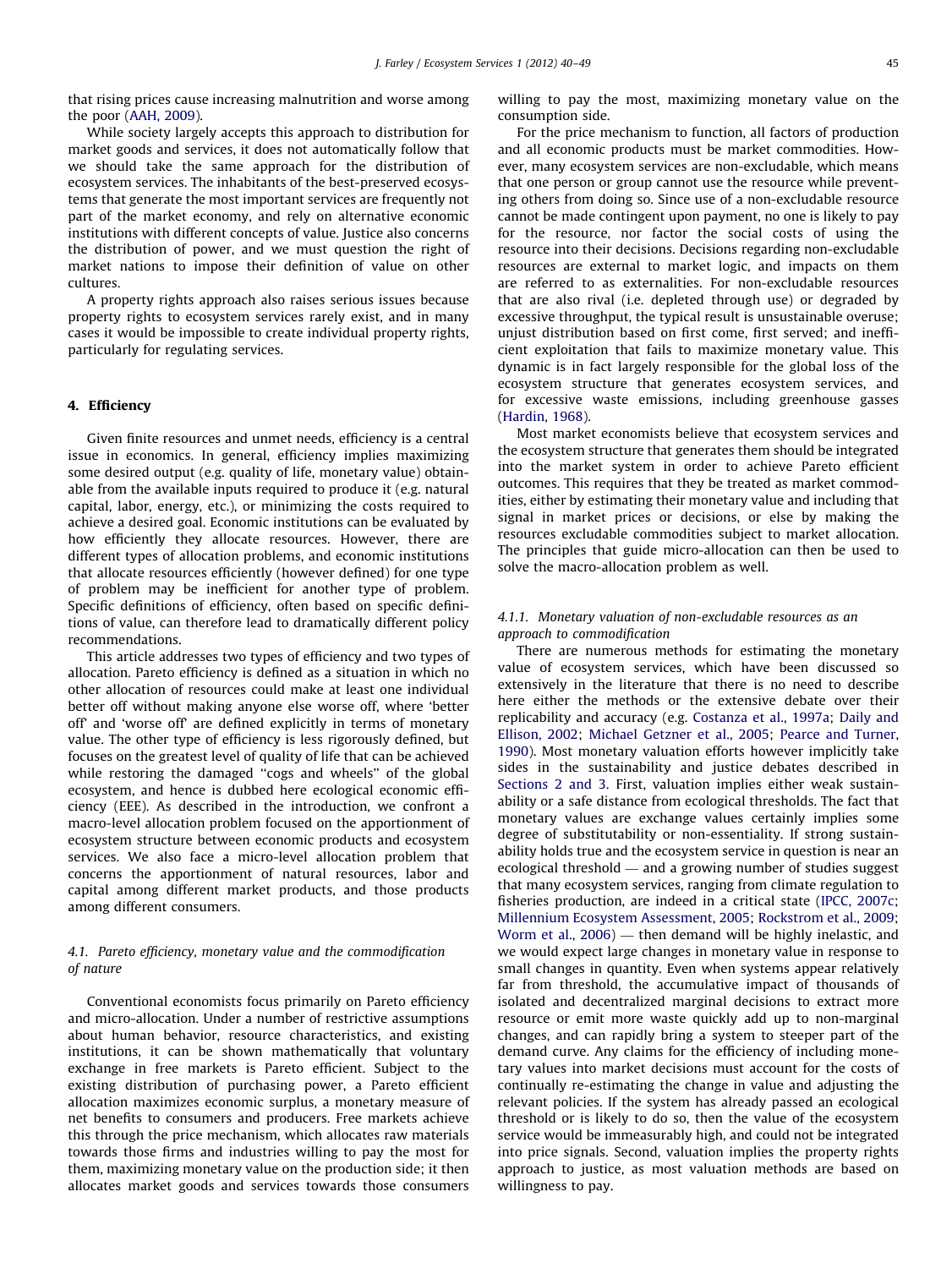#### 4.1.2. Integrating non-excludable resources into markets

Another approach to the commodification of nature is based on the Coase Theorem. Economist Ronald Coase argued that in the presence of well-defined property rights and zero transaction costs, voluntary bargaining could efficiently solve the externality problem without government intervention. Furthermore, the results would be the same regardless of the initial assignment of property rights, unless there are wealth effects that would prevent one actor from compensating the other for harm done or rewarding the other for benefits received [\(Ronald, 1960](#page-10-0)).

For some currently non-excludable ecosystem services, such as waste absorption capacity, it is possible to create public or private property rights that make them excludable by regulating access. Many critical ecosystem services ranging from climate regulation to disturbance regulation are inherently non-excludable: if the service exists, it is impossible to prevent those in the service shed (i.e. the geographical area affected by the service) from benefitting. However, even non-excludable services flow from a particular configuration of ecosystem structure, and it is generally possible to create some form of excludable property rights to that structure ([Farley, 2010\)](#page-9-0). Several market-like instruments rely on this approach.

Payments for ecosystem service (PES) schemes assume that landowners have the right to degrade ecosystem services, in which case beneficiaries must pay them for switching to land uses that provide ecosystem services or halt their degradation ([Engel et al., 2008](#page-9-0); [Wunder, 2005\)](#page-10-0). When the service provided is itself excludable, market forces determine both price and quantity through the interaction of supply and demand. However, in many cases the services generated are inherently non-excludable, and theoretically only a collective institution representing all beneficiaries will be willing to pay for the Pareto efficient level of services. When the benefit sheds correspond to political boundaries, governments can and do play this role, but in many cases there are no collective institutions at the appropriate scale.

Even within the commodification model, there are too many major debates concerning PES to cover in detail, but several deserve mention. One is whether or not the transactions costs of creating, monitoring and enforcing payment schemes are so high that they outweigh the gains from market solutions. Coase himself believed this would frequently be the case, noting that ''[t]he world of zero transaction costs has often been described as a Coasian world. Nothing could be further from the truth. It is the world of modern economic theory, one which I was hoping to persuade the economists to leave'' ([Coase, 1988, p. 174](#page-9-0)). Due to the number of providers, the number of beneficiaries and their public good nature, the provision of ecosystem services is likely to confront high transactions costs regardless of the mechanisms used, but we cannot a priori assume that markets will have lower transaction costs and greater efficiency than government regulation. Another is whether market payments, known as extrinsic incentives, will crowd out a landowner's intrinsic incentive to provide ecosystem services for the public good. Numerous studies suggest that inadequate payments could even result in reduced provision of the services ([Gneezy and Rustichini, 2000](#page-9-0); [Vatn,](#page-10-0) [2010\)](#page-10-0). A third is whether PES schemes actually achieve their goals ([Muradian et al., 2010](#page-10-0); [Porras et al., 2008;](#page-10-0) [Sierra and Russman,](#page-10-0) [2006;](#page-10-0) [Vatn, 2010](#page-10-0); [Wunder et al., 2008\)](#page-10-0).

In another property rights approach known as cap and trade, the government places quantitative caps on the ecosystem structure that generates ecosystems services, or directly on ecosystem services. Property rights or temporary use rights can then be distributed to individual corporations (as was done for carbon emissions in the European Union Emission Trading Scheme (EU-ETS) (Clò, 2010) and the US cap and trade program for SOx [\(Napolitano et al., 2007\)](#page-10-0)) or auctioned off (as is done by states in the Regional Greenhouse Gas Initiative [\(RGGI Inc.,](#page-10-0) [2011\)](#page-10-0)). Carbon offset schemes that frequently accompany cap and trade allow polluters to pay for carbon offsets elsewhere. When these offsets are in the form of carbon sequestration by ecosystems, they are examples of PES.

A third approach that implies public property rights is taxes on throughput, which can be considered a fee for the use of publicly owned waste absorption capacity or natural resources.

In the case of cap and trade, the government determines supply, and market demand determines price. In the case of taxes, governments determine price, and market demand determines supply. For every cap on supply, there is an equivalent tax that would lead to the same outcome, though with potentially different distributional outcomes unless the cap is auctioned off. Theoretically, a tax equivalent to the marginal external costs of the taxed activity, or a cap that leads permits to trade at this price, is Pareto efficient. In reality, both caps and taxes are typically a compromise between political feasibility, revenue needs, and ecological concerns, in which case they are cost effective but not necessarily efficient. There is a significant debate in the economics literature about the relative advantages of the two approaches; [Kahn and Franceschi \(2006\)](#page-10-0) provide a good overview of the case for taxation, while [Daly and Farley \(2010\)](#page-9-0) do the same for cap and trade.

In summary, advocates of Pareto efficiency generally believe that placing the correct monetary values on nature and incorporating these into economic decisions will lead to the optimal allocation of ecosystem structure between economic production and ecosystem services. The issue of just distribution is best left to policy makers, but has little relevance to efficiency, and efficient allocation will ensure the greatest possible wealth available for distribution. Efficiency is the dominant goal of economic activity, and takes priority over sustainability and distribution.

## 4.2. Ecological-economic efficiency, incommensurable values and macro-allocation

The debates between the proponents of Pareto efficiency and proponents of ecological-economic efficiency (EEE) are far more substantial than those within the Pareto efficiency approach. EEE also takes sides in the sustainability and efficiency debates discussed in [Sections 2 and 3.](#page-2-0) Proponents of EEE favor preserving and restoring every ''cog and wheel'' because natural capital and the services it generates are essential to sustaining human welfare with only limited possibilities for substitution at the margin (i.e. strong sustainability), and/or because nature has intrinsic value independent of human preferences. While it can be difficult to define quality of life precisely, failure to meet basic biophysical needs leads to an unacceptable quality of life, and a given increment of goods and services (ecological or economic) is likely improve quality of life more when allocated to those who currently have the least. Maximizing quality of life therefore rules out the property rights view of justice. Any system that weights preferences by purchasing power will in general allocate resources towards the wealthiest individuals, who will gain the least value measured in terms of biological needs or quality of life. In other words, Pareto efficiency is very inefficient from the EEE perspective. In fact, to reconcile the consequentialist approach to justice out of which modern economics emerged ([Mill, 1871](#page-10-0)) with the property rights approach, economists were forced to assume that we cannot meaningfully compare welfare between individuals. For example, if a region loses the ecosystem service of water purification, we cannot assume the change in welfare for a rich person forced to drink bottled water is less than that of a destitute mother forced to watch her children die of dysentery.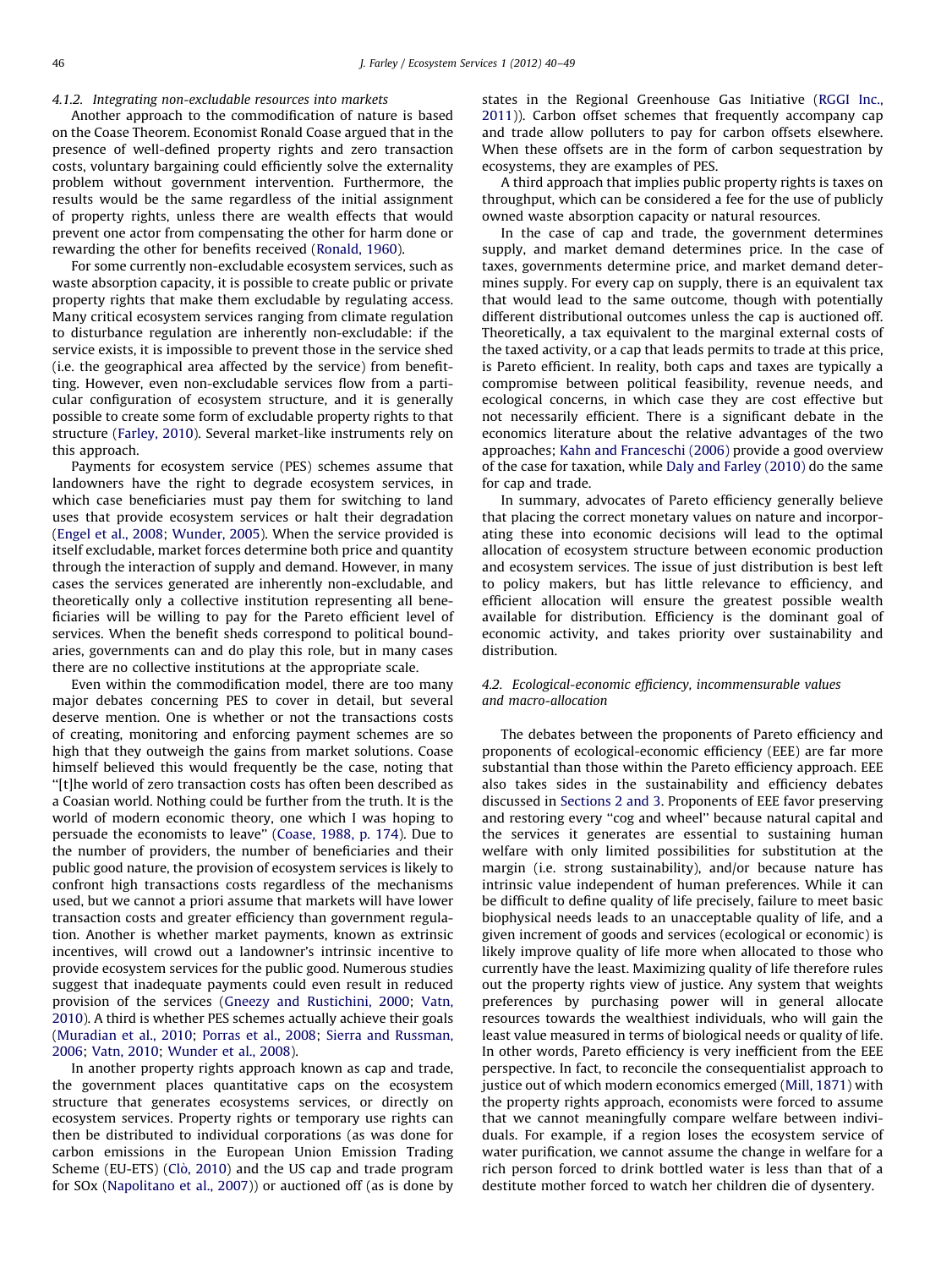The interacting elements that contribute to quality of life cannot all be measured with the same yardstick. Converting these diverse elements to monetary values simply masks the underlying ethical choices and difficult decisions about tradeoffs between ecological resilience, human life and health, species loss, obligations towards future generations and so on [\(Ackerman and](#page-9-0) [Heinzerling, 2004\)](#page-9-0). In a complex system with uncertain facts, high stakes, urgent decisions and competing ethical values, there is no such thing as an objectively 'optimal' solution in any case ([Funtowicz and Ravetz, 1994](#page-9-0); [Simon, 1983\)](#page-10-0). Instead, making intelligent choices about the tradeoffs inherent to economic activity requires a pragmatic, adaptive approach. Society should make decisions based on the best scientific evidence and participatory, democratic discussion about available choices while fully recognizing inherent uncertainty [\(Prugh et al., 2000](#page-10-0)). The scale of the problem, which in the context of ecosystem services can range from small watersheds to the global community, determines who should participate in decision-making. The implementation of each decision should be treated as a scientific experiment that can help prove or disprove the underlying hypotheses concerning nature, society and even the ethical values that led to the decision. Decisions must also adapt to the continuous influx of new information about the complex ecological-economic system [\(Norton, 2005\)](#page-10-0).

The Montreal Protocol on substances that deplete the Ozone layer provides a reasonable example of participatory adaptive management at the global level: the treaty was signed when our understanding of ozone depletion was very incomplete, it evolved continuously as knowledge improved; and it had a dramatic impact on a serious global problem [\(Norman et al., 2008\)](#page-10-0). Brazil's forest code provides a potential example at the national scale. Since the 1960s, when knowledge of ecosystem services was even more rudimentary than today, the code has mandated forest cover on a percentage of rural properties (varying with the ecosystem) and in ecologically sensitive areas. Full compliance would likely protect many key ecosystem services [\(Metzger,](#page-10-0) [2010\)](#page-10-0). The code has been modified to meet the needs of small farmers. Current efforts to modify the code in favor of agroindustry however go strongly against public opinion ([Datafolha,](#page-9-0) [2011\)](#page-9-0), and have not been informed by science ([Silva et al., 2011\)](#page-10-0).

One serious debate within this framework is over the use of the terms ecosystem services and natural capital, which many critics consider equivalent to the commodification of nature (e.g. [McCauley, 2006](#page-10-0)). It certainly is possible that these concepts contribute to an over-emphasis on market solutions [\(Norgaard,](#page-10-0) [2010\)](#page-10-0), but one goal of this article is to illustrate the usefulness of the ecosystem service concept even when considering nonmarket economic institutions.

That said, EEE does not rule out the use of monetary valuation, green taxes, cap and auction schemes or payments for ecosystem services in all cases. For example, restoring ecosystem services in urban watersheds can dramatically reduce costs of water utilities and storm water projects, and a monetary estimate of such savings is an important facet of the value of ecosystem services. In pragmatic terms, valuation can also help call attention to the overall importance of ecosystem services. However, the recognition that only some facets of ecosystem service value can be monetized means that we should be very wary of confusing these partial values with exchange values ([Kumar, 2010](#page-10-0)).

In many cases, non-monetary valuation may be preferable. A valuation study for example might first determine whether the local ecosystem service in question is essential, which would make it potentially critical. Water purification for example is a critical service. The study would next determine whether the actual quantity of the resource available is abundant, meaning that there is enough to satisfy all desired uses, economic and ecological; scarce, meaning that competition exists for the resource (i.e. for the service itself or the ecosystem structure that provides it); or critical, meaning that competition is fierce enough that at least some individuals do not get enough to satisfy basic needs, thus crossing physiological thresholds. It would also be important to determine scarcity trends, based on both supply and demand. Is the resource growing scarcer (decreasing supply and/ or rising demand), staying the same, or becoming less scarce? Critical resources would be essentially invaluable. Economic analysis should focus on the lowest cost approaches to restoring the service, or on ways to provide substitutes for populations that could not otherwise afford them. If resources are scarce and becoming scarcer, society should focus on halting conversion by capping the land use change or the extraction of ecosystem structure. Prices of land and raw materials could then adjust to these caps.

Both taxes and cap and auction schemes are fully compatible with common ownership of our shared inheritance from nature, as long as the revenue is dedicated to the common good ([Barnes,](#page-9-0) [2006;](#page-9-0) [Barnes et al., 2008\)](#page-9-0). Taxes however are a liability rule and cannot guarantee sustainability. Caps in contrast can be set at a level that awards future generations and other species with inalienable rights to a healthy, resilient ecosystem. Many people are concerned that speculators will be able to manipulate the market for tradable permits [\(Andrew, 2008\)](#page-9-0); to prevent such rent-seeking behavior, auctioned permits for throughput should probably be temporary and non-tradable.

Concerning PES, there are real costs to preserving and restoring ecosystem services, and it makes sense that the service beneficiaries pay these costs. In many cases however the services themselves are public goods, and public sector investments are required to promote the land uses that protect them, such as agroecology [\(De Schutter,](#page-9-0) [2010](#page-9-0); [Farley et al., 2011](#page-9-0)). In such circumstances, PES might take the form of public sector to public sector transfers (also known as intergovernmental fiscal transfers; [Kumar and Managi, 2009](#page-10-0); [Ring,](#page-10-0) [2008](#page-10-0))). In other circumstances, cooperative investments in stewardship that share risk and stimulate reciprocity may be more appropriate than compensation conditional upon service provision [\(van](#page-10-0) [Noorwijk and Leimona, 2010](#page-10-0)).

Furthermore, PES schemes are likely to be very inefficient for non-rival resources, which are not depleted through use are not scarce in the economic sense of the word, and should not be rationed. Perhaps the only ecosystem service that fits this description is genetic information, to which the convention on biodiversity created national property rights. The problems with this approach are best illustrated with a case study. In 2007, Indonesia discovered a new strain of avian flu, which could potentially have led to a global pandemic. The historic approach to the discovery of such diseases was to give a sample to the World Health Organization, then let whoever wished to do so attempt to create a vaccine or cure. Typically, dozens of corporations might compete to find a vaccine, with the first one to do so winning a patent. The patent would allow the corporation to charge monopoly profits on the vaccine, which would make it unaffordable to the world's poor. This would decrease the likelihood of achieving herd immunity, and hence increase the likelihood of a pandemic and evolution of the virus into new forms. Recognizing this dynamic, Indonesia threatened to auction off the virus to a single corporation ([McNeil, 2007](#page-10-0)), presumably with the understanding that the corporation would also provide Indonesia with access to the vaccine at an affordable price. While Indonesia's approach certainly made sense from a national perspective, allowing only one corporation to seek a cure would presumably reduce the likelihood of finding one.

Paradoxically, maximizing the economic surplus from genetic information or of a vaccine requires charging a price of zero. The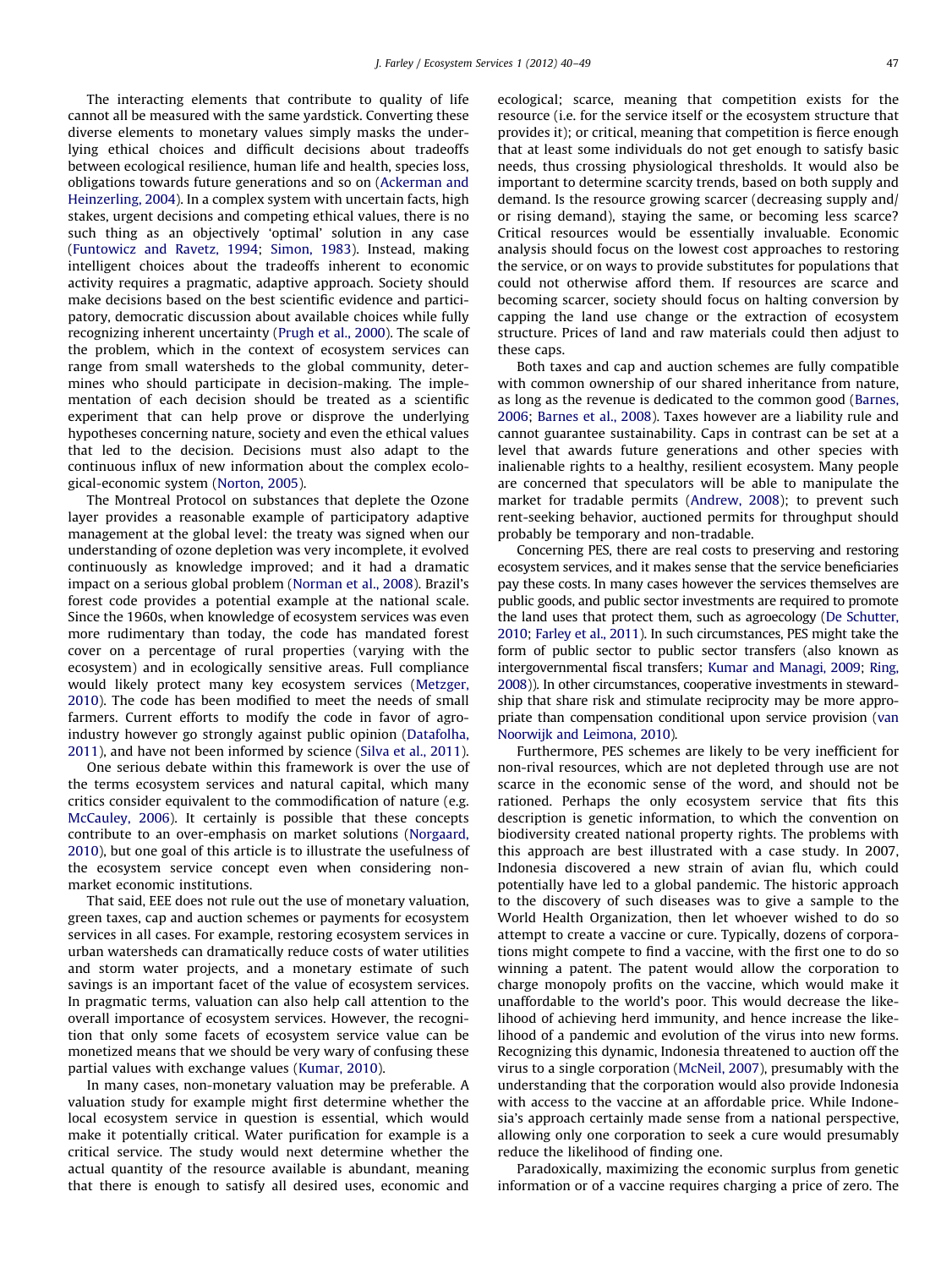<span id="page-9-0"></span>information underlying green technologies that will contribute to solving many environmental problems is also non-rival, and is likely in fact to improve through use. Putting a price on such resources however rations access to those who can afford to pay, reducing societal benefits from additional use without reducing societal costs. There is in fact no efficient market solution for the allocation of non-rival resources [\(Kubiszewski et al., 2010\)](#page-10-0).

In summary, advocates of EEE believe that ecological sustainability and just distribution cannot be achieved through market mechanisms, and both are prerequisites for efficient allocation. Humans and all other species rely for their survival on ecosystem services, which mean that economic institutions must ensure both their sustainable provision and just distribution.

#### 5. Conclusions

The concept of ecosystem services is extremely valuable when deciding how to allocate the resources provided by nature among alternative desirable ends, whether or not the end receiving highest priority is monetary value, quality of life, or the preservation of nature for its intrinsic values. Many conventional economists do use the concept of ecosystem services in their efforts to commodify nature, but this is a function of the discipline, not the concept. Ecological economists and others use the concept of ecosystem services to illustrate why market allocation fails to achieve ecological sustainability or just distribution. Most ecosystem services cannot and should not be integrated into the market framework. Instead, alternative economic institutions must ensure ecological sustainability and the just distribution of resources before markets can possibly be efficient, and even then market efficiency cannot be taken for granted.

Economic analysis of ecosystem services generally begins with implicit assumptions about the nature of sustainability, the definition of justice, and the values that should be maximized. The main conclusion of this paper is that these underlying assumptions must be made explicit as the starting point in any economic analysis. While the debates over sustainability may one day be resolved by science, until then the debate inevitably has a normative component concerning the treatment of uncertainty and acceptable risks to future generations. The debate over just distribution will always be normative. Though many economists claim that Pareto efficiency is a value neutral, objective decision rule, it is perhaps the most value-laden of the debates discussed here despite its mathematical framework. As a social science, economic analysis of ecosystem services must be based on normative values, and can only aspire to any level of scientific objectivity if it makes those values explicit.

#### References

- AAH, 2009. Feeding Hunger and Insecurity. The Global Food Price Crisis—A Summary of AAH Research in Ethiopia, Sierra Leone, Central African Republic and Liberia. Briefing Paper--January 2009. Available from:  $\langle$ [http://www.](http://www.aahuk.org/documents/Jan2009-FeedingHungerandInsecurity-HQ.pdf) [aahuk.org/documents/Jan2009-FeedingHungerandInsecurity-HQ.pdf](http://www.aahuk.org/documents/Jan2009-FeedingHungerandInsecurity-HQ.pdf) $\rangle$
- Ackerman, F., Heinzerling, L., 2004. Priceless: On Knowing the Price of Everything and the Value of Nothing. The New Press, New York.
- Andrew, Brian, 2008. Market failure, government failure and externalities in climate change mitigation: the case for a carbon tax. Public Administration and Development 28 (5), 393–401.
- Barnes, Peter, 2006. Capitalism 3.0. A Guide to Reclaiming the Commons. Berrett-Koehler Publishers, San Francisco.
- Barnes, Peter, et al., 2008. Creating an Earth Atmospheric Trust. Science 319 (5864), 724b.
- Battisti, David S., Naylor, Rosamond L., 2009. Historical warnings of future food insecurity with unprecedented seasonal heat. Science 323 (5911), 240–244.
- Blockstein, David E., 1998. Lyme disease and the Passenger Pigeon? Science 279 (5358), 1831.
- Brundtland, et al., 1987. Our Common Future. Oxford University Press, Oxford.
- Clò, Stefano, 2010. Grandfathering, auctioning and carbon leakage: assessing the inconsistencies of the new ETS directive. Energy Policy 38 (5), 2420–2430.
- Coase, R., 1988. The Firm, the Market and the Law. University of Chicago Press, Chicago.
- Costanza, R., Daly, H.E., Bartholomew, J.A., 1991. Goals, agenda, and policy recommendations for ecological economics. In: Costanza, R. (Ed.), Ecological Economics: The Science and Management Of Sustainability. Columbia University Press, New York, pp. 1–20.
- Costanza, R., et al., 1997a. The value of the world's ecosystem services and natural capital. Nature 387, 253–260.
- Costanza, Robert, et al., 1997b. An Introduction to Ecological Economics. International Society for Ecological Economics and St. Lucie Press, Boca Raton, Florida.
- Costanza, Robert, et al., 2007. Quality of life: an approach integrating opportunities, human needs, and subjective well-being. Ecological Economics 61 (2–3), 267–276.
- Crutzen, P., 2002. Geology of mankind. Nature 415, 23.
- Curtsdotter, Alva, et al., 2011. Robustness to secondary extinctions: comparing trait-based sequential deletions in static and dynamic food webs. Basic and Applied Ecology 12 (7), 571–580.
- Daily, Gretchen C., Ellison, Katherine, 2002. The New Economy of Nature: The Quest to Make Conservation Profitable. Island Press, Washington, DC.
- Daly, H.E., 1990. Towards some operational principles for sustainable development. Ecological Economics 2, 1-6.
- Daly, Herman, 2007. Ecological economics and sustainable development, selected essays of Herman Daly. In: Jeroen, C.J.M, van den, Bergh (Eds.), Advances in Ecological Economics. Edward Elgar, Northampton,MA.
- Daly, Herman, 1977. Steady-State Economics: The Political Economy of Biophysical Equilibrium and Moral Growth. W.H. Freeman and Co., San Francisco.
- Daly, Herman, Farley, Joshua, 2010. Ecological Economics: Principles and Applications: 2nd edition, 1st ed. Island Press, Washington, DC, p. 450.
- Dasgupta, P.S., Heal, G.M., 1979. Economic Theory and Exhaustible Resources. Cambridge University Press, Cambridge.
- Dasgupta, Partha, 2008. Nature in economics. Environmental and Resource Economics 39, 1–7.
- Datafolha, 2011. Codigo Florestal (Survey conducted May, 2011, published June 10, 2011), Sao Paulo. < [http://icv.institucional.ws/w/library/50999apresentacao\\_](http://icv.institucional.ws/w/library/50999apresentacao_codigo_florestal_pesquisa_datafolhap.ptx)  $codigo_florestal_pesquisa_datafolhap.ptx$
- De Schutter, Olivier, 2010. Report Submitted by the Special Rapporteur on the Right to Food. United Nations Human Right Council, NY.
- Diamandis, Peter, Kotler, Stephen, 2012. Abundance: The Future is Brighter Than you Think. Free Press, New York.
- Ekins, Paul, Folke, Carl, De Groot, Rudolf, 2003a. Identifying critical natural capital. Ecological Economics 44 (2–3), 159–163.
- Ekins, Paul, et al., 2003b. A framework for the practical application of the concepts of critical natural capital and strong sustainability. Ecological Economics 44 (2–3), 165–185.
- Engel, Stefanie, Pagiola, Stefano, Wunder, Sven, 2008. Designing payments for environmental services in theory and practice: an overview of the issues. Ecological Economics 65 (4), 663–674.
- Farley, Joshua, 2008a. Environmental valuation and its application. In: Faleiro, F.G., Farias Neto, A.L. (Eds.), Savanas: Desafios e estratégias para o equilíbrio entre sociedade, agronegócio e recursos naturais. Embrapa Cerrados, Planaltina, DF.
- Farley, Joshua, 2008b. The role of prices in conserving critical natural capital. Conservation Biology 22 (6), 1399–1408.
- Farley, Joshua, 2010. Conservation through the economics lens. Environmental Management 45 (1), 26–38.
- Farley, Joshua, Costanza, Robert, 2010. Payments for ecosystem services: from local to global. Ecological Economics 69 (11), 2060–2068.
- Farley, Joshua, et al., 2011. How valuing nature can transform agriculture. Solutions 2 (6), 64–73.
- Firth, Penny, Blockstein, David. Passenger Pigeons: nomads lost. AAAS Science NetLinks, no date.  $\langle$ [http://sciencenetlinks.com/lessons/passenger-pigeons-no](http://sciencenetlinks.com/lessons/passenger-pigeons-nomads-lost/) mads-lost/ $\rangle$ . [mads-lost/](http://sciencenetlinks.com/lessons/passenger-pigeons-nomads-lost/)>.<br>Fisher, Brendan, et al., 2008. Ecosystem services and economic theory: integration
- for policy-relevant research. Ecological Applications 18 (8), 2050–2067.
- Funtowicz, Silvio O., Ravetz, Jerome R., 1994. The worth of a songbird: ecological economics as a post-normal science. Ecological Economics 10 (3), 197–207.
- Georgescu-Roegen, Nicholas, 1971. The Entropy Law and the Economic Process. Harvard University Press, Cambridge, MA.
- Getzner, Spash, Michael, Clive, Stagl, Sigrid, 2005. Alternatives for Environmental Valuation.
- Gneezy, Uri, Rustichini, Aldo, 2000. Pay enough Or don't pay at all. The Quarterly Journal of Economics 115 (3), 791–810.
- Gustavsson, Jenny, et al., 2011. Global Food Losses and Food Waste: Exent, Causes and Prevention. Food and Agriculture Organization of the United Nations, Rome.
- Hardin, Garrett, 1968. The tragedy of the commons. Science 162, 1243–1248.
- International Energy Agency, 2011. 2011 Key World Energy Statistics. International Energy Agency, Paris, France.
- IPCC, 2007a. Climate Change 2007: Impacts, Adaptation and Vulnerability. Contribution of Working Group II to the Fourth Assessment Report of the IPCC. Cambridge University Press, Cambridge.
- 2007b. Climate Change 2007: The Physical Science Basis. Contribution of Working Group I to the Fourth Assessment Report of the Intergovernmental Panel on Climate Change. Cambridge University Press, Cambridge.